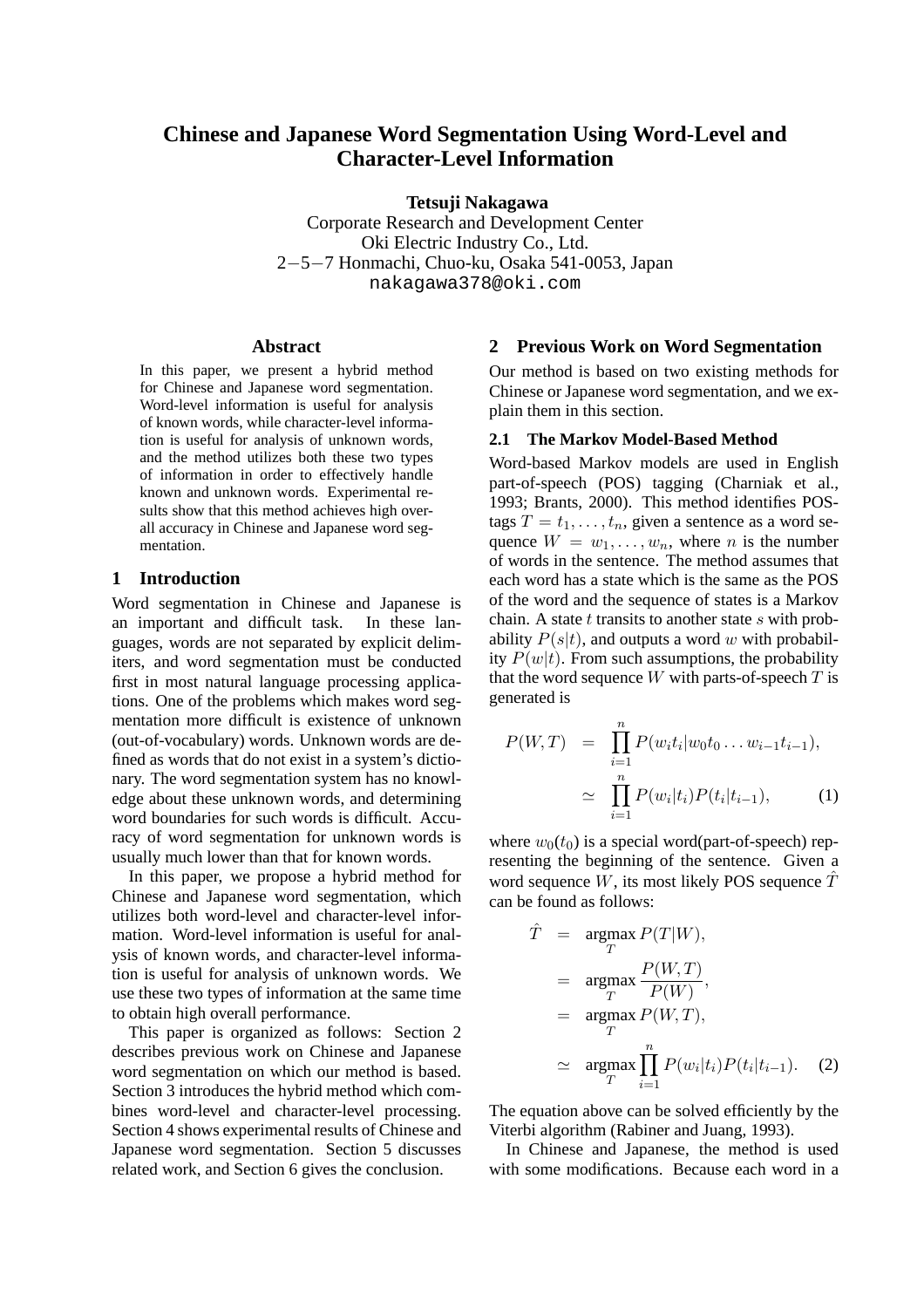

Figure 1: Example of Lattice Used in the Markov Model-Based Method

sentence is not separated explicitly in Chinese and Japanese, both segmentation of words and identification of the parts-of-speech tags of the words must be done simultaneously. Given a sentence  $S$ , its most likely word sequence  $\hat{W}$  and POS sequence  $\hat{T}$  can be found as follows where W ranges over the possible segments of  $S(w_1 \cdots w_n = S)$ :

$$
(\hat{W}, \hat{T}) = \underset{W,T}{\operatorname{argmax}} P(W, T|S),
$$
  
\n
$$
= \underset{W,T}{\operatorname{argmax}} \frac{P(W, T, S)}{P(S)},
$$
  
\n
$$
= \underset{W,T}{\operatorname{argmax}} P(W, T, S),
$$
  
\n
$$
= \underset{W,T}{\operatorname{argmax}} P(W, T),
$$
  
\n
$$
\approx \underset{W,T}{\operatorname{argmax}} \prod_{i=1}^{n} P(w_i|t_i) P(t_i|t_{i-1}).
$$
 (3)

The equation above can be solved using the Viterbi algorithm as well.

The possible segments of a given sentence are represented by a lattice, and Figure 1 shows an example. Given a sentence, this method first constructs such a lattice using a word dictionary, then chooses the best path which maximizes Equation (3).

This Markov model-based method achieves high accuracy with low computational cost, and many Japanese word segmentation systems adopt it (Kurohashi and Nagao, 1998; Matsumoto et al., 2001). However, the Markov model-based method has a difficulty in handling unknown words. In the constructing process of a lattice, only known words are dealt with and unknown words must be handled with other methods. Many practical word segmentation systems add candidates of unknown words to

| Tag | Description                                  |
|-----|----------------------------------------------|
| B   | The character is in the beginning of a word. |
| I   | The character is in the middle of a word.    |
| Е   | The character is in the end of a word.       |
| S   | The character is itself a word.              |

Table 1: The '**B**, **I**, **E**, **S**' Tag Set

the lattice. The candidates of unknown words can be generated by heuristic rules(Matsumoto et al., 2001) or statistical word models which predict the probabilities for any strings to be unknown words (Sproat et al., 1996; Nagata, 1999). However, such heuristic rules or word models must be carefully designed for a specific language, and it is difficult to properly process a wide variety of unknown words.

#### **2.2 The Character Tagging Method**

This method carries out word segmentation by tagging each character in a given sentence, and in this method, the tags indicate word-internal positions of the characters. We call such tags positionof-character (POC) tags (Xue, 2003) in this paper. Several POC-tag sets have been studied (Sang and Veenstra, 1999; Sekine et al., 1998), and we use the  $\mathbf{F} \cdot \mathbf{B}$ , **I**, **E**, **S**' tag set shown in Table 1<sup>1</sup>.

Figure 2 shows an example of POC-tagging. The POC-tags can represent word boundaries for any sentences, and the word segmentation task can be reformulated as the POC-tagging task. The tagging task can be solved by using general machine learning techniques such as maximum entropy (ME) models (Xue, 2003) and support vector machines (Yoshida et al., 2003; Asahara et al., 2003).

<sup>1</sup>The '**B**, **I**, **E**, **S**' tags are also called '**OP-CN**, **CN-CN**, **CN-CL**, **OP-CL**' tags (Sekine et al., 1998) or '**LL**, **MM**, **RR**, **LR**' tags (Xue, 2003).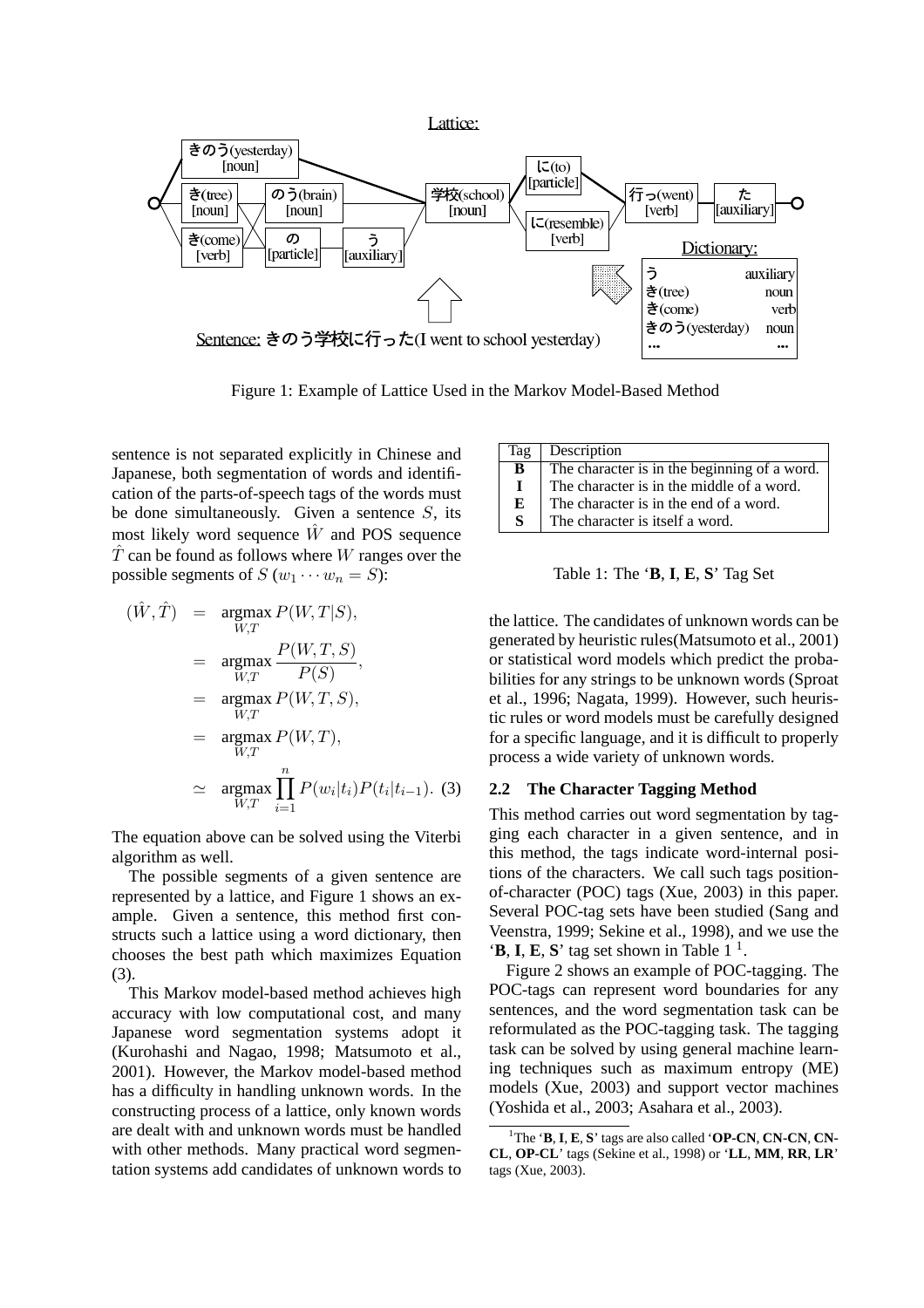# <u>Sentence:</u> き の う|学 校|に|行 っ|た<br><u>POC Tag:</u> B I E B E S B E S

Figure 2: Example of the Character Tagging Method: Word boundaries are indicated by vertical lines ('|').

This character tagging method can easily handle unknown words, because known words and unknown words are treated equally and no other exceptional processing is necessary. This approach is also used in base-NP chunking (Ramshaw and Marcus, 1995) and named entity recognition (Sekine et al., 1998) as well as word segmentation.

### **3 Word Segmentation Using Word-Level and Character-Level Information**

We saw the two methods for word segmentation in the previous section. It is observed that the Markov model-based method has high overall accuracy, however, the accuracy drops for unknown words, and the character tagging method has high accuracy for unknown words but lower accuracy for known words (Yoshida et al., 2003; Xue, 2003; Sproat and Emerson, 2003). This seems natural because words are used as a processing unit in the Markov model-based method, and therefore much information about known words (e.g., POS or word bigram probability) can be used. However, unknown words cannot be handled directly by this method itself. On the other hand, characters are used as a unit in the character tagging method. In general, the number of characters is finite and far fewer than that of words which continuously increases. Thus the character tagging method may be robust for unknown words, but cannot use more detailed information than character-level information.

Then, we propose a hybrid method which combines the Markov model-based method and the character tagging method to make the most of wordlevel and character-level information, in order to achieve high overall accuracy.

#### **3.1 A Hybrid Method**

The hybrid method is mainly based on word-level Markov models, but both POC-tags and POS-tags are used in the same time and word segmentation for known words and unknown words are conducted simultaneously.

Figure 3 shows an example of the method given a Japanese sentence "細川護熙首相が訪米", where the word " $\mathbb{R}^m$ "(person's name) is an unknown word. First, given a sentence, nodes of lattice for known words are made as in the usual Markov model-based method. Next, for each character in the sentence, nodes of POC-tags (four nodes for each character) are made. Then, the most likely path is searched (the thick line indicates the correct path in the example). Unknown words are identified by the nodes with POC-tags. Note that some transitions of states are not allowed (e.g. from **I** to **B**, or from any POS-tags to **E**), and such transitions are ignored.

Because the basic Markov models in Equation (1) are not expressive enough, we use the following equation instead to estimate probability of a path in a lattice more precisely:

$$
P(W,T) = \prod_{i=1}^{n} P(w_i t_i | w_0 t_0 \dots w_{i-1} t_{i-1}),
$$
  
\n
$$
\simeq \prod_{i=1}^{n} \{\lambda_1 P(w_i | t_i) P(t_i) + \lambda_2 P(w_i | t_i) P(t_i | t_{i-1}) + \lambda_3 P(w_i | t_i) P(t_i | t_{i-2} t_{i-1}) + \lambda_4 P(w_i t_i | w_{i-1} t_{i-1})\},
$$
  
\n
$$
(\lambda_1 + \lambda_2 + \lambda_3 + \lambda_4 = 1).
$$
 (4)

The probabilities in the equation above are estimated from a word segmented and POS-tagged corpus using the maximum-likelihood method, for example,  $\overline{a}$  $\epsilon$   $\ell$ 

$$
P(w_i|t_i) = \begin{cases} \frac{f(w_i,t_i)}{\sum_{w} f(w,t_i)} & (f(w_i,t_i) > 0), \\ \frac{0.5}{\sum_{w} f(w,t_i)} & (f(w_i,t_i) = 0), \end{cases}
$$
(5)

where  $f(w, t)$  is a frequency that the word w with the tag  $t$  occurred in training data. Unseen events in the training data are handled as they occurred 0.5 times for smoothing.  $\lambda_1, \lambda_2, \lambda_3, \lambda_4$  are calculated by deleted interpolation as described in (Brants, 2000). A word dictionary for a Markov modelbased system is often constructed from a training corpus, and no unknown words exist in the training corpus in such a case. Therefore, when the parameters of the above probabilities are trained from a training corpus, words that appear only once in the training corpus are regarded as unknown words and decomposed to characters with POC-tags so that statistics about unknown words are obtained<sup>2</sup>.

 $2^2$ As described in Equation (5), we used the additive smoothing method which is simple and easy to implement. Although there are other more sophisticated methods such as Good-Turing smoothing, they may not necessarily perform well because the distribution of words is changed by this operation.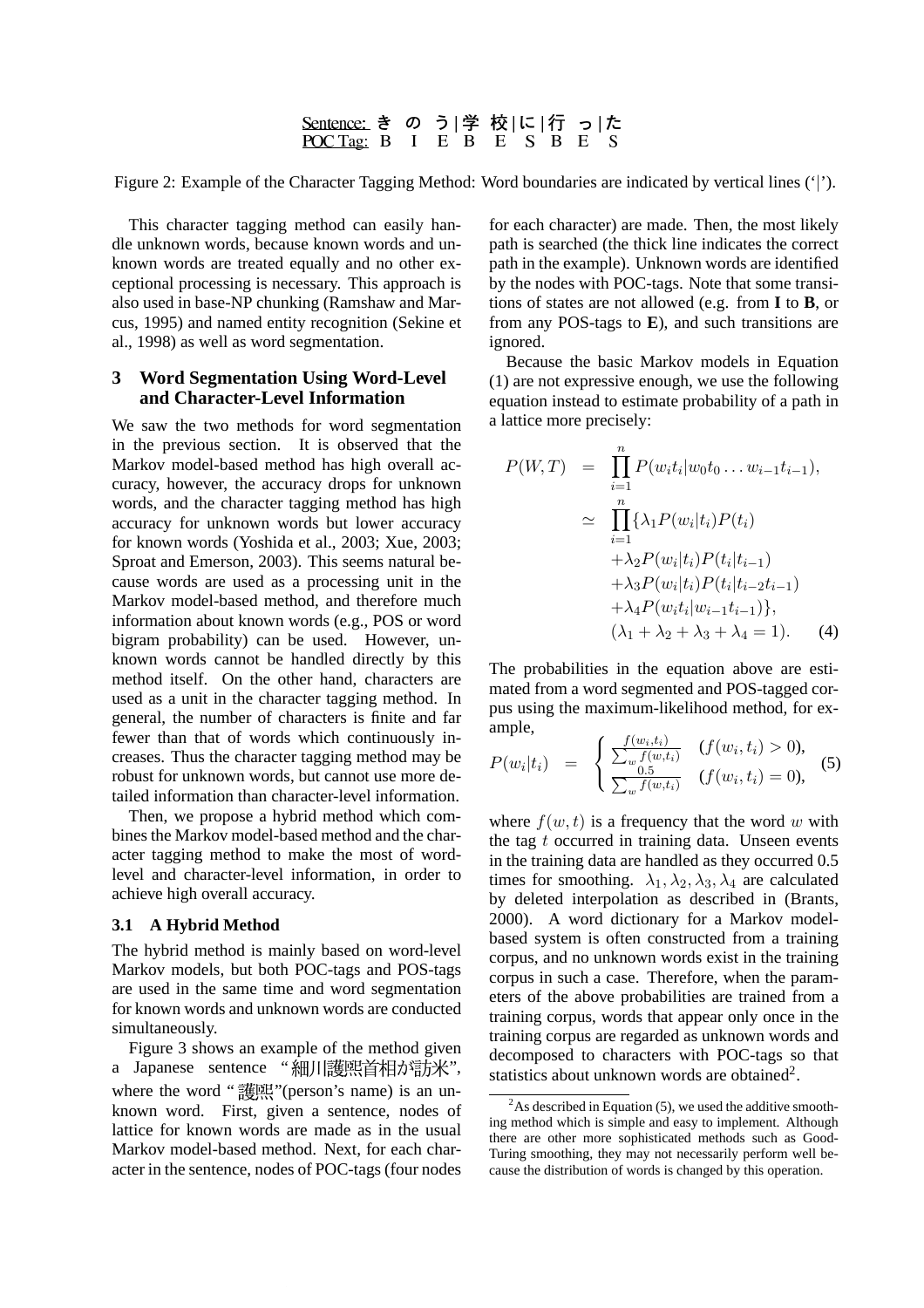

Figure 3: Example of the Hybrid Method

In order to handle various character-level features, we calculate word emission probabilities for POC-tags by Bayes' theorem:

$$
P(w_i|t_i)
$$
  
= 
$$
\frac{P(t_i|w_i, t_i \in \mathbf{T}_{POC}) P(w_i, t_i \in \mathbf{T}_{POC})}{P(t_i)},
$$
  
= 
$$
\frac{P(t_i|w_i, t_i \in \mathbf{T}_{POC}) \sum_{t \in \mathbf{T}_{POC}} P(w_i, t)}{P(t_i)},
$$
 (6)

where  $\mathbf{T}_{POC} = \{ \mathbf{B}, \mathbf{I}, \mathbf{E}, \mathbf{S} \}$ ,  $w_i$  is a character and  $t_i$  is a POC-tag. In the above equation,  $P(t_i)$  and  $P(w_i, t)$  are estimated by the maximum-likelihood method, and the probability of a POC tag  $t_i$ , given a character  $w_i$  ( $P(t_i|w_i, t_i \in \mathbf{T}_{POC})$ ) is estimated using ME models (Berger et al., 1996). We use the following features for ME models, where  $c_x$  is the xth character in a sentence,  $w_i = c_{i'}$  and  $y_x$  is the character type of  $c_x$  (Table 2 shows the definition of character types we used):

- (1) Characters  $(c_{i'-2}, c_{i'-1}, c_{i'}, c_{i'+1}, c_{i'+2})$
- (2) Pairs of characters  $(c_{i'-2}c_{i'-1}, c_{i'-1}c_{i'},$  $c_{i'-1}c_{i'+1}, c_{i'}c_{i'+1}, c_{i'+1}c_{i'+2})$
- (3) Character types  $(y_{i'-2}, y_{i'-1}, y_{i'}, y_{i'+1}, y_{i'+2})$
- (4) Pairs of character types  $(y_{i'-2}y_{i'-1}, y_{i'-1}y_{i'})$  $y_{i'-1}y_{i'+1}, y_{i'}y_{i'+1}, y_{i'+1}y_{i'+2})$

Parameters of ME are trained using all the words in training data. We use the Generalized Iterative Scaling algorithm (Darroch and Ratcliff, 1972) for parameter estimation, and features that appeared less than or equal to 10 times in training data are ignored in order to avoid overfitting.

What our method is doing for unknown words can be interpreted as follows: The method examines all possible unknown words in a sentence, and probability for an unknown word of length  $k, w_i =$ 

| <b>Character Type</b> | Description                 |
|-----------------------|-----------------------------|
| Alphabet              | Alphabets                   |
| Numeral               | Arabic and Chinese numerals |
| Symbol                | Symbols                     |
| Kanji                 | <b>Chinese Characters</b>   |
| Hiragana              | Hiragana (Japanese scripts) |
| Katakana              | Katakana (Japanese scripts) |

Table 2: Character Types

 $c_j \cdots c_{j+k-1}$  is calculated as:

$$
P(w_i t_i | h)
$$
\n
$$
= \begin{cases}\nP(c_j \mathbf{S} | h) & (k = 1), \\
P(c_j \mathbf{B} | h) \prod_{l=j+1}^{j+k-2} P(c_l \mathbf{I} | h) P(c_{j+k-1} \mathbf{E} | h) \\
(k > 1),\n\end{cases}
$$
\n
$$
(7)
$$

where  $h$  is a history of the sequence. In other words, the probability of the unknown word is approximated by the product of the probabilities of the composing characters, and this calculation is done in the framework of the word-level Markov model-based method.

## **4 Experiments**

This section gives experimental results of Chinese and Japanese word segmentation with the hybrid method. The following values are used to evaluate the performance of word segmentation:

- $R$ : Recall (The number of correctly segmented words in system's output divided by the number of words in test data)
- P : Precision (The number of correctly segmented words in system's output divided by the number of words in system's output)

F : F-measure  $(F = 2 \times R \times P/(R + P))$ 

 $R_{known}$ : Recall for known words

 $R_{unknown}$ : Recall for unknown words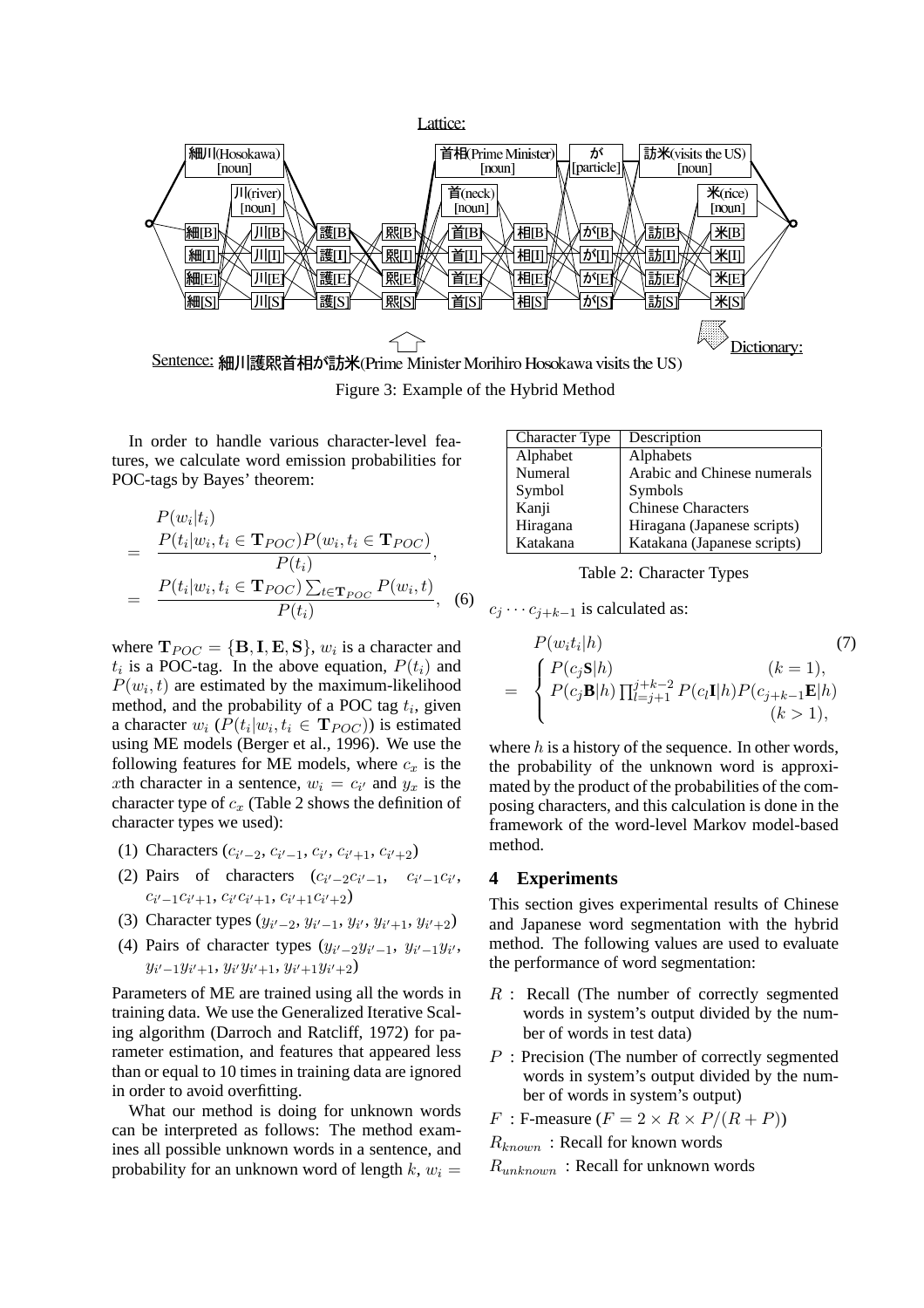| Corpus      | $\#$ of Training Words $\#$ of Testing Words |                        | # of Words    | Rate of       |  |
|-------------|----------------------------------------------|------------------------|---------------|---------------|--|
|             |                                              | (known/unknown)        | in Dictionary | Unknown Words |  |
| AS          | 5,806,611                                    | 11,985(11,727/258)     | 146,212       | 0.0215        |  |
| HK          | 239.852                                      | 34,955 (32,463/2,492)  | 23,747        | 0.0713        |  |
| PК          | 1,121,017                                    | 17,194 (16,005/1,189)  | 55,226        | 0.0692        |  |
| <b>RWCP</b> | 840,879                                      | 93,155 (93,085/<br>70) | 315,602       | 0.0008        |  |

Table 3: Statistical Information of Corpora

# **4.1 Experiments of Chinese Word Segmentation**

We use three Chinese word-segmented corpora, the Academia Sinica corpus (AS), the Hong Kong City University corpus (HK) and the Beijing University corpus (PK), all of which were used in the First International Chinese Word Segmentation Bakeoff (Sproat and Emerson, 2003) at ACL-SIGHAN 2003.

The three corpora are word-segmented corpora, but POS-tags are not attached, therefore we need to attach a POS-tag (state) which is necessary for the Markov model-based method to each word. We attached a state for each word using the Baum-Welch algorithm (Rabiner and Juang, 1993) which is used for Hidden Markov Models. The algorithm finds a locally optimal tag sequence which maximizes Equation (1) in an unsupervised way. The initial states are randomly assigned, and the number of states is set to 64.

We use the following systems for comparison:

- **Bakeoff-1, 2, 3** The top three systems participated in the SIGHAN Bakeoff (Sproat and Emerson, 2003).
- **Maximum Matching** A word segmentation system using the well-known maximum matching method.
- **Character Tagging** A word segmentation system using the character tagging method. This system is almost the same as the one studied by Xue (2003). Features described in Section 3.1  $(1)$ – $(4)$  and the following  $(5)$  are used to estimate a POC tag of a character  $c_{i'}$ , where  $t_x$  is a POC-tag of the xth character in a sentence:
	- (5) Unigram and bigram of previous POCtags  $(t_{i'-1}, t_{i'-2}t_{i'-1})$

All these systems including ours do not use any other knowledge or resources than the training data. In this experiments, word dictionaries used by the hybrid method and Maximum Matching are constructed from all the words in each training corpus. Statistical information of these data is shown in Table 3. The calculated values of  $\lambda_i$  in Equation (4) are shown in Table 4.

| Corpus      | $\lambda_1$ | $\lambda$ <sub>2</sub> | $\lambda_3$ | $\lambda_{\rm A}$ |
|-------------|-------------|------------------------|-------------|-------------------|
| AS          | 0.037       | 0.178                  | 0.257       | 0.528             |
| HK.         | 0.048       | 0.251                  | 0.313       | 0.388             |
| PK.         | 0.055       | 0.207                  | 0.242       | 0.495             |
| <b>RWCP</b> | 0.073       | 0.105                  | 0.252       | 0.571             |

Table 4: Calculated Values of  $\lambda_i$ 

The results are shown in Table 5. Our system achieved the best F-measure values for the three corpora. Although the hybrid system's recall values for known words are not high compared to the participants of SIGHAN Bakeoff, the recall values for known words and unknown words are relatively well-balanced. The results of Maximum Matching and Character Tagging show the trade-off between the word-based approach and the character-based approach which was discussed in Section 3. Maximum Matching is word-based and has the higher recall values for known words than Character Tagging on the HK and PK corpus. Character Tagging is character-based and has the highest recall values for unknown words on the AS, HK and PK corpus.

# **4.2 Experiments of Japanese Word Segmentation**

We use the RWCP corpus, which is a Japanese word-segmented and POS-tagged corpus.

We use the following systems for comparison:

- **ChaSen** The word segmentation and POS-tagging system based on extended Markov models (Asahara and Matsumoto, 2000; Matsumoto et al., 2001). This system carries out unknown word processing using heuristic rules.
- **Maximum Matching** The same system used in the Chinese experiments.
- **Character Tagging** The same system used in the Chinese experiments.

As a dictionary for ChaSen, Maximum Matching and the hybrid method, we use IPADIC (Matsumoto and Asahara, 2001) which is attached to ChaSen. Statistical information of these data is shown in Table 3. The calculated values of  $\lambda_i$  in Equation (4) are shown in Table 4.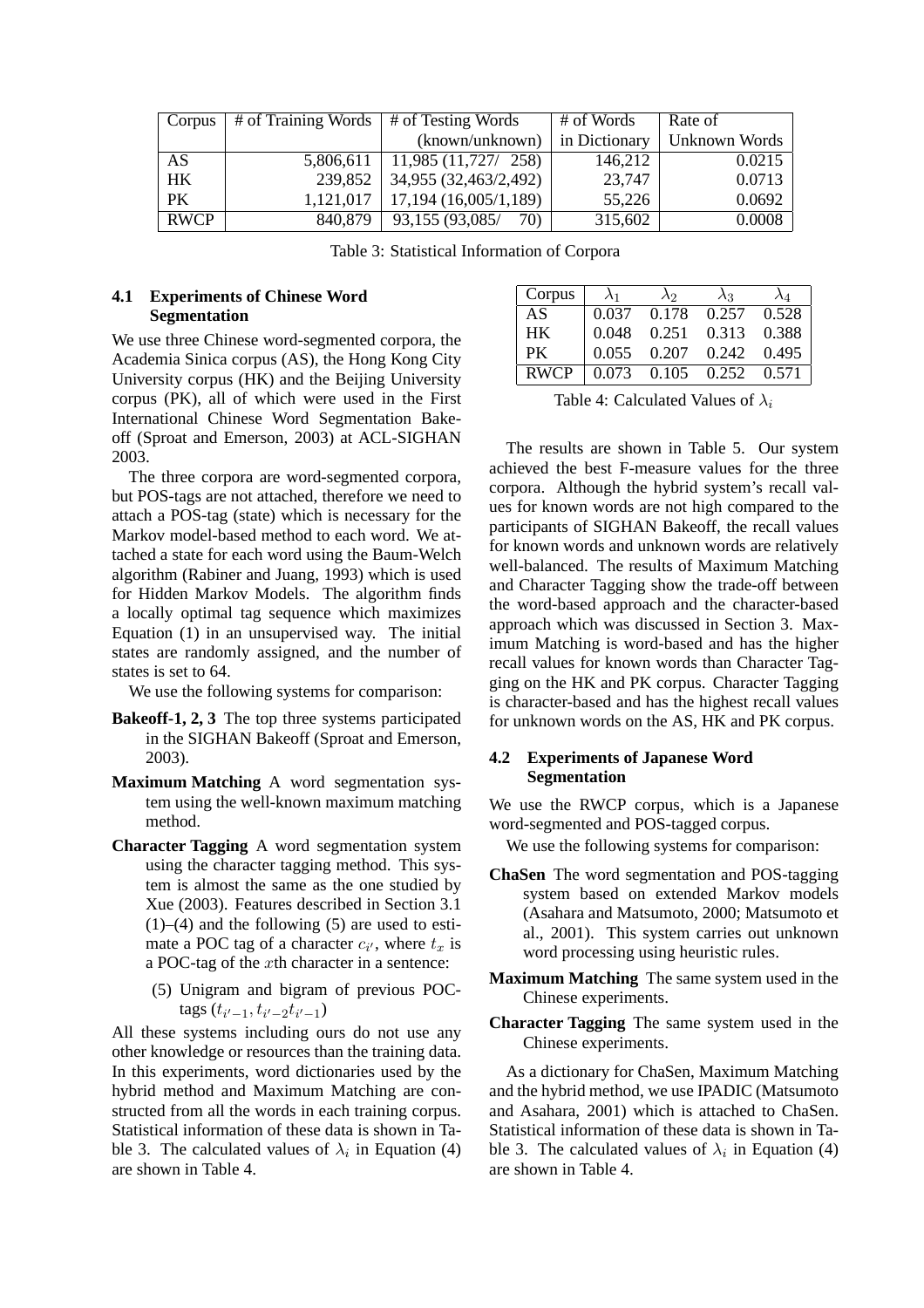| Corpus    | System                   | R     | $\, P \,$ | F     | $R_{known}$ | $R_{unknown}$ |
|-----------|--------------------------|-------|-----------|-------|-------------|---------------|
|           | Hybrid method            | 0.973 | 0.971     | 0.972 | 0.979       | 0.717         |
|           | Bakeoff-1                | 0.966 | 0.956     | 0.961 | 0.980       | 0.364         |
| AS        | Bakeoff-2                | 0.961 | 0.958     | 0.959 | 0.966       | 0.729         |
|           | Bake of f-3              | 0.944 | 0.945     | 0.945 | 0.952       | 0.574         |
|           | <b>Maximum Matching</b>  | 0.917 | 0.912     | 0.915 | 0.938       | 0.000         |
|           | <b>Character Tagging</b> | 0.962 | 0.959     | 0.960 | 0.966       | 0.744         |
| HK        | Hybrid method            | 0.951 | 0.948     | 0.950 | 0.969       | 0.715         |
|           | Bakeoff-1                | 0.947 | 0.934     | 0.940 | 0.972       | 0.625         |
|           | Bakeoff-2                | 0.940 | 0.908     | 0.924 | 0.980       | 0.415         |
|           | Bakeoff-3                | 0.917 | 0.915     | 0.916 | 0.936       | 0.670         |
|           | <b>Maximum Matching</b>  | 0.908 | 0.830     | 0.867 | 0.975       | 0.037         |
|           | <b>Character Tagging</b> | 0.917 | 0.917     | 0.917 | 0.932       | 0.728         |
| <b>PK</b> | Hybrid method            | 0.957 | 0.952     | 0.954 | 0.970       | 0.774         |
|           | Bakeoff-1                | 0.962 | 0.940     | 0.951 | 0.979       | 0.724         |
|           | Bakeoff-2                | 0.955 | 0.938     | 0.947 | 0.976       | 0.680         |
|           | Bake of f-3              | 0.955 | 0.938     | 0.946 | 0.977       | 0.647         |
|           | <b>Maximum Matching</b>  | 0.930 | 0.883     | 0.906 | 0.974       | 0.020         |
|           | <b>Character Tagging</b> | 0.932 | 0.931     | 0.931 | 0.943       | 0.786         |

| Corpus      | System                   |       |       | H'    | $R_{known}$ | $R_{unknown}$ |
|-------------|--------------------------|-------|-------|-------|-------------|---------------|
|             | Hybrid method            | 0.993 | 0.994 | 0.993 | 0.993       | 0.586         |
| <b>RWCP</b> | ChaSen                   | 0.991 | 0.992 | 0.991 | 0.991       | 0.243         |
|             | <b>Maximum Matching</b>  | 0.880 | 0.918 | 0.898 | 0.880       | 0.100         |
|             | <b>Character Tagging</b> | 0.972 | 0.968 | 0.970 | 0.972       | 0.629         |

Table 6: Performance of Japanese Word Segmentation

The results are shown in Table  $6<sup>3</sup>$ . Compared to ChaSen, the hybrid method has the comparable Fmeasure value and the higher recall value for unknown words (the difference is statistically significant at 95% confidence level). Character Tagging has the highest recall value for unknown words as in the Chinese experiments.

# **5 Discussion**

Several studies have been conducted on word segmentation and unknown word processing. Xue (2003) studied Chinese word segmentation using the character tagging method. As seen in the previous section, this method handles known and unknown words in the same way basing on characterlevel information. Our experiments showed that the method has quite high accuracy for unknown words, but accuracy for known words tends to be lower than other methods.

Uchimoto et al. (2001) studied Japanese word segmentation using ME models. Although their method is word-based, no word dictionaries are used directly and known and unknown words are handled in a same way. The method estimates how likely a string is to be a word using ME. Given a sentence, the method estimates the probabilities for every substrings in the sentence. Word segmentation is conducted by finding a division of the sentence which maximizes the product of probabilities that each divided substring is a word. Compared to our method, their method can handle some types of features for unknown words such as "the word starts with an alphabet and ends with a numeral" or "the word consists of four characters". Our method cannot handle such word-level features because unknown words are handled by using a character as a unit. On the other hand, their method seems to have a computational cost problem. In their method, unknown words are processed by using a word as a unit, and the number of candidates for unknown words in a sentence which consists of  $n$  characters is equal to  $n(n + 1)/2$ . Actually, they did not consider every substrings in a sentence, and limited the length of substrings to be less than or equal to five

<sup>&</sup>lt;sup>3</sup>In this evaluation,  $R_{known}$  and  $R_{unknown}$  are calculated considering words in the dictionary as known words. Words which are in the training corpus but not in the dictionary are handled as unknown words in the calculations. The number of known/unknown words of the RWCP corpus shown in Table 3 is also calculated in the same way.